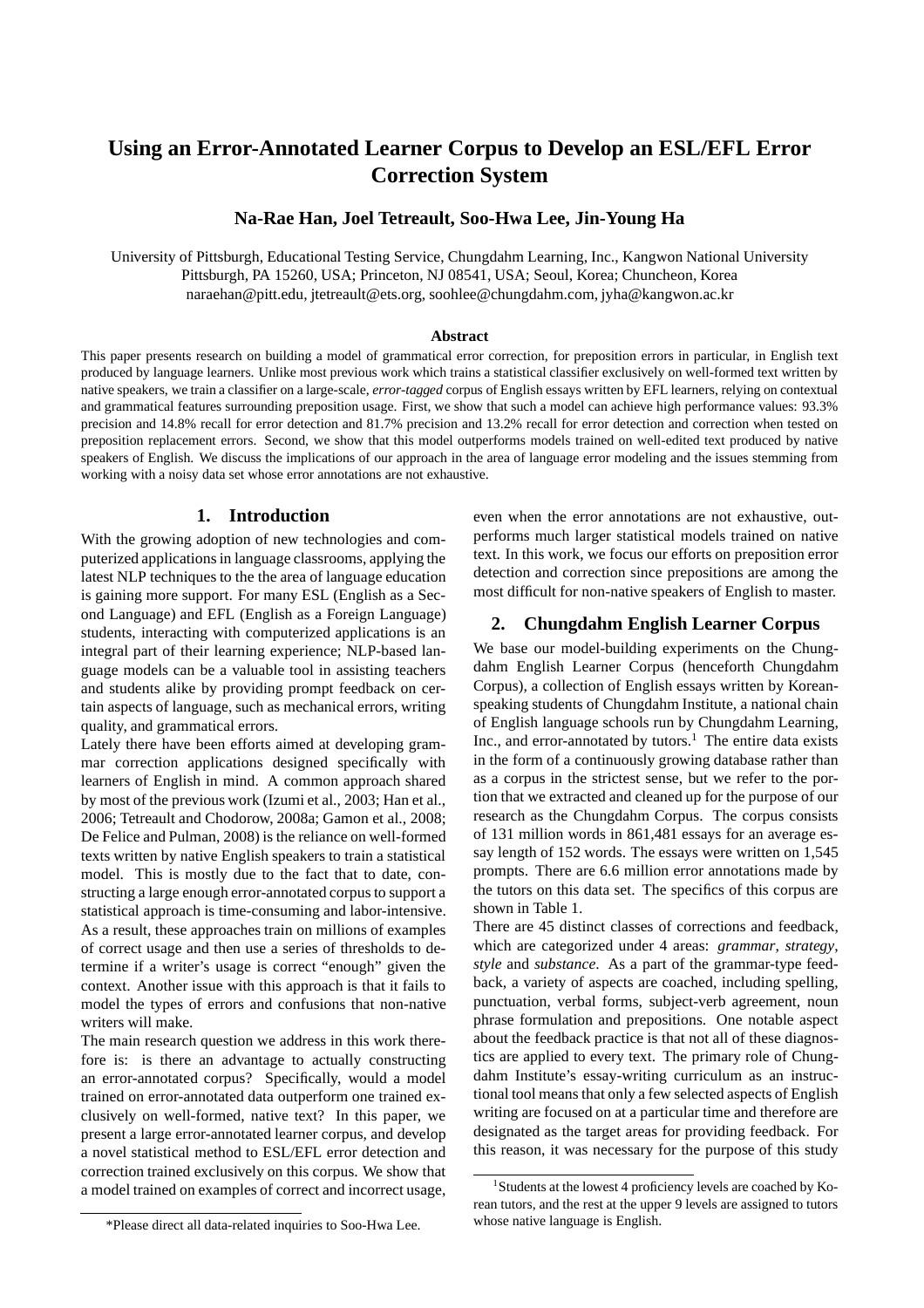| Authors                          | Students of Chungdahm<br>Institute               |  |  |  |  |
|----------------------------------|--------------------------------------------------|--|--|--|--|
| Demographic Info                 | Students of ages $10-16$ ,<br>whose L1 is Korean |  |  |  |  |
| Corpus size                      | 130,754,000 words                                |  |  |  |  |
| # of prompts                     | 1,545                                            |  |  |  |  |
| Total # of essays                | 861,481                                          |  |  |  |  |
| Avg essay length                 | 152 words                                        |  |  |  |  |
| Total # of error an-<br>notation | 6,605,678                                        |  |  |  |  |

Table 1: Chungdahm Corpus (as of Nov 2008)

to further process the data in order to extract a sub-corpus, which we can be sure were subject to preposition error correction. We discuss this in detail in the next section.

# **3. The Preposition Data Set**

As expected, preposition errors are among the most frequent error types encountered in Chungdahm Corpus: there are 127,345 preposition error annotations, which amount to roughly 2% of all error annotations and other feedback. The prominence of preposition errors in our data is consistent with previous literature on preposition error detection (Chodorow et al., 2007; Tetreault and Chodorow, 2008b). Preposition errors can be categorized into the following three types: *omission*, *commission* (i.e., *extraneous* preposition), and *replacement*, which are illustrated below.

- (1) Preposition error types
- a. Omission  $\langle \text{NULL}, p \rangle$ :

"Yes, I wait ∅/for you."

- b. Commission (extraneous)  $\langle p, \text{NULL}\rangle$ : "So I go to/∅ home quickly."
- c. Replacement  $\langle p1, p2 \rangle$ : "Adult give money at/on New Years day."

There are over 50 different prepositions represented in preposition error annotations, either as the original student choice or as the tutor's correction. Among them, 10 prepositions plus the "no preposition" choice were predominant: *about*, *at*, *by*, *for*, *from*, *in*, *of*, *on*, *to*, *with*, and NULL. Together they account for the 99% of student error tokens; the same top 11 types were found to cover over 97% of all tutor correction tokens, with some differences in individual proportions and rankings.

Based on this observation, a decision was made to limit the scope of our preposition error modeling to those 10 prepositions plus "NULL" (for simplicity, this set is henceforth referred to as the "11 prepositions"). It would be ideal, and certainly not impossible, to include all 50+ types of prepositions, but we believe that the practical advantages offered by simplifying the model far outweigh the rather small amount of actual error cases that are discarded. This reduction is consistent with previous work such as (De Felice and Pulman, 2008) and (Gamon et al., 2008) who focused on 9 and 14 prepositions respectively.

Once we filtered out those preposition error annotations involving prepositions other than those 11, the number of error annotations shrunk down to 122,387, or 96.1% of the entire preposition error annotations. We further excluded those cases that are not genuine preposition errors, such as those involving particles ("He carried in/**on**.") and infinitive *to*s mistakenly categorized as prepositions ("He tried NULL/**to** succeed.") with the help of a parser (Klein and Manning, 2003), which eventually left us with 117,665 annotated preposition errors to use in our model building experiments (item c. in Table 4). All 110 possible  $\langle student, tutor \rangle$  pairings are represented in the data, whose distribution is shown in Table 2.

|                 | $\langle s,t\rangle$ | count | cnt%              | cumul% |
|-----------------|----------------------|-------|-------------------|--------|
| 1               | NULL, to             | 20102 | 17.08             | 17.08  |
| 2               | NULL, in             | 8885  | $\overline{7.55}$ | 24.63  |
| 3               | in, on               | 8768  | 7.45              | 32.08  |
| $\overline{4}$  | NULL, at             | 6075  | 5.16              | 37.24  |
| 5               | NULL, with           | 4718  | 4.00              | 41.25  |
| 6               | at, in               | 4648  | 3.95              | 45.20  |
| 7               | to, NULL             | 4348  | 3.69              | 48.90  |
| $\overline{8}$  | NULL, for            | 3974  | 3.37              | 52.28  |
| $\overline{9}$  | NULL, of             | 3956  | 3.36              | 55.64  |
| 10              | in, at               | 3346  | 2.84              | 58.48  |
| $\overline{11}$ | to, for              | 2998  | 2.54              | 61.03  |
| 12              | NULL, on             | 2910  | 2.47              | 63.50  |
| 13              | on, in               | 2896  | 2.46              | 65.97  |
| 14              | NULL, about          | 2000  | 1.69              | 67.67  |
| $\overline{15}$ | to, with             | 1976  | $\overline{1.67}$ | 69.34  |
| 16              | about, with          | 1896  | 1.61              | 70.96  |
| 17              | for, to              | 1823  | 1.54              | 72.51  |
| $\overline{18}$ | of, NULL             | 1755  | 1.49              | 74.00  |
| $\overline{19}$ | of, for              | 1531  | 1.30              | 75.30  |
| 20              | in, NULL             | 1466  | 1.24              | 76.54  |
|                 |                      | .     |                   |        |
| 109             | about, by            | 11    | 0.0               | 99.99  |
| 110             | by, about            | 4     | 0.0               | 100    |

Table 2: Distribution of  $\langle student, tutor \rangle$  preposition correction pairs

The distribution of the 11 prepositions found in either slot of the error annotations is shown in Table 3. One thing immediately noticeable is that the prepositions supplied as corrections by the tutor are more evenly distributed across the 11 categories, whereas the original student prepositions are less so, with a significant portion (46%) concentrated on the NULL choice. As one might expect, pairs involving a NULL student preposition dominate the top ranks, and each pair is represented in a relatively small number.

As explained in the previous section, there are many essays in Chungdahm Corpus that were not coached at all for preposition usage, which we needed to exclude. To achieve this, we compiled a sub-corpus consisting of those essays in which at least one preposition error annotation was found. Admittedly, this simple method has its risks. First, in the process we are sure to lose those essays that were reviewed for preposition errors but were found to be completely error-free, which ideally should to be retained. Secondly, what we do here amounts to manipulating the volume and kinds of well-formed preposition usages to be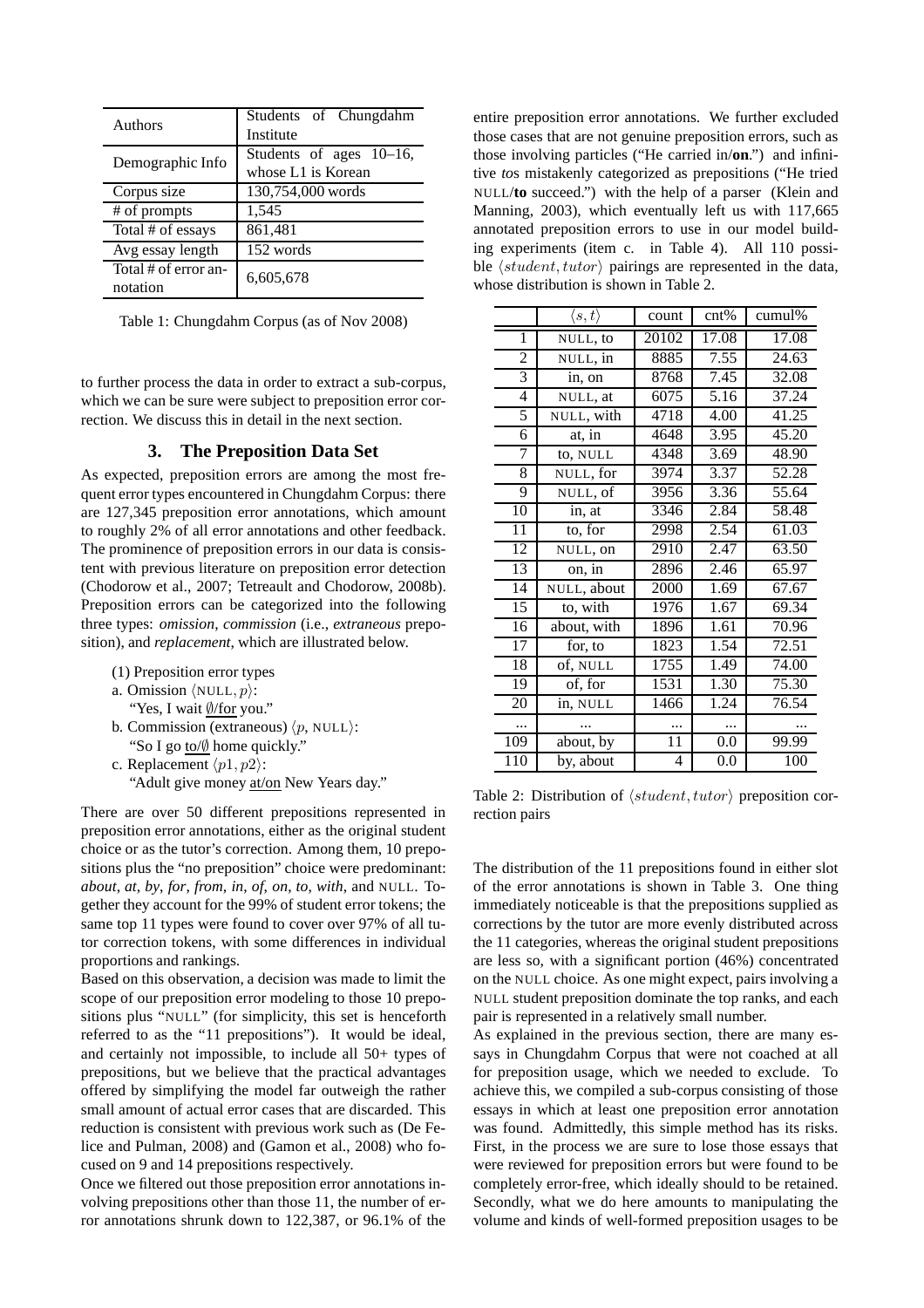| prep          | student      |        | tutor  |       |
|---------------|--------------|--------|--------|-------|
|               | count        | count% | count  | cnt%  |
| <b>NULL</b>   | 54259        | 46.11  | 9791   | 8.32  |
| about         | 3265         | 2.77   | 2883   | 2.45  |
| at            | 8556         | 7.27   | 11408  | 9.69  |
| by            | 1194         | 1.01   | 1498   | 1.27  |
| for           | 4852         | 4.12   | 11110  | 9.44  |
| from          | 1085         | 0.92   | 4099   | 3.48  |
| in            | 16705        | 14.19  | 19846  | 16.86 |
| of            | 6328         | 5.37   | 5919   | 5.03  |
| <sub>on</sub> | 4577         | 3.88   | 15062  | 12.80 |
| to            | 14497        | 12.32  | 25047  | 21.28 |
| with          | 1.99<br>2347 |        | 11002  | 9.35  |
|               | 117665       | 100%   | 117665 | 100%  |

Table 3: Distribution of 11 prepositions in  $\langle student, tutor \rangle$ correction pairs

| a.             | text size (words)                                | 20,472,948 |
|----------------|--------------------------------------------------|------------|
| b.             | # of essays                                      | 111,060    |
| $\mathbf{c}$ . | # of all preposition error                       | 117,665    |
|                | tokens $(c_1+c_2+c_3)$                           |            |
| $c_1$ .        | # of omission $\langle \text{NULL}, p \rangle$   | 54,259     |
|                | error tokens                                     |            |
| $c_2$ .        | # of extraneous $\langle p, \text{NULL} \rangle$ | 9,791      |
|                | error tokens                                     |            |
| $c_3$ .        | # of replacement $\langle p1, p2 \rangle$        | 53,615     |
|                | error tokens                                     |            |
| $d_{\cdot}$    | # of preposition tokens                          | 1,104,752  |
|                | with no error annotation                         |            |
| e.             | # of all preposition tokens                      | 1,222,417  |
|                | $(c+d)$                                          |            |
| f.             | preposition error rate in data                   | 9.6%       |
|                | $(c/(c+d))$                                      |            |

Table 4: Data set used for preposition modeling

introduced into our experiments, which has direct ramifications in the resultant models.

Even with this filtering, we later learned that many overlooked and unannotated errors still exist in this data set, which indicates error annotation is not applied exhaustively within a text. We will discuss later in Sections 5. and 7.2. how our approaches have direct ramifications in the resultant models.

In the end, the selected subset of the Chungdahm Corpus to be used in our experiments consisted of 111,060 essays and 20,472,948 words which yielded 1.2M preposition tokens. Specifics of this sub-corpus are shown in Table 4.

# **4. A Maximum-Entropy-Based Model for Preposition Prediction**

In our language model, a preposition use is represented as an ordered pair  $\langle s, c \rangle$  where s indicates the original, potentially incorrect, preposition choice made by the student, and  $c$  the correct preposition.  $s$  and  $c$  range over the set of 11 preposition types {NULL, *about*, *at*, *by*, *for*, *from*, *in*, *of*, *on*,

| Text & Annotation:                                  |     |      |  |  |  |                  |      |
|-----------------------------------------------------|-----|------|--|--|--|------------------|------|
| snow is falling there <i>at</i> the winter.         |     |      |  |  |  |                  |      |
|                                                     | -3. | $-2$ |  |  |  | $-1$ s $+1$ $+2$ | $+3$ |
| <b>MOD</b><br>ARG                                   |     |      |  |  |  |                  |      |
| $\langle at, in \rangle$<br>$\langle s,c \rangle$ : |     |      |  |  |  |                  |      |

| Event:          |                      |  |  |  |  |
|-----------------|----------------------|--|--|--|--|
| in<br>outcome:  |                      |  |  |  |  |
| features:       |                      |  |  |  |  |
| name            | value                |  |  |  |  |
| S               | at.                  |  |  |  |  |
| $wd_{-1}$       | there                |  |  |  |  |
| $wd_{+1}$       | the                  |  |  |  |  |
| MOD             | falling              |  |  |  |  |
| ARG             | winter               |  |  |  |  |
| MOD_ARG         | falling_winter       |  |  |  |  |
| MOD_s           | falling at           |  |  |  |  |
| s_ARG           | at_winter            |  |  |  |  |
| MOD_s_ARG       | falling at winter    |  |  |  |  |
| $wd_{-1,2}$ _s  | falling_there_at     |  |  |  |  |
| $s$ $wd_{+1,2}$ | at_the_winter        |  |  |  |  |
| 3GRAM           | there_at_the         |  |  |  |  |
| 5GRAM           | falling there at the |  |  |  |  |
|                 | _winter              |  |  |  |  |
| wd L            | snow, is, falling    |  |  |  |  |
| wd R            | the, winter,         |  |  |  |  |
| MODt_ARGt       | <b>VBG_NN</b>        |  |  |  |  |
| MODt_s          | <b>VBG_at</b>        |  |  |  |  |
| s_ARGt          | at NN                |  |  |  |  |
| MODt_s_ARGt     | VBG_at_NN            |  |  |  |  |
| TRIGRAMt        | NN_at_DT             |  |  |  |  |

Table 5: Event representation of a preposition token

*to*, *with*}. In preposition cases where there is no error annotation, the original student choice is presumed correct and c defaults to s. Our goal is to build a classifier whose choice of outcome m matches c.

To this end, we employed a maximum entropy (ME) model (Ratnaparkhi, 1998) as our machine learning method of choice. Maximum entropy has been shown to perform well in combining heterogeneous forms of linguistic evidence. Out of the entire set of 1.2M preposition tokens, approximately 200K were set aside for development purposes, and the remaining set of about 978,000 preposition tokens was used in training a ME classifier. This is a relatively small training data size; previous work in preposition error detection has typically used training models built from millions of preposition events.<sup>2</sup>

In the model, each proposition token along with its context is represented as a preposition *event* (Table 5): a preposition event consists of an *outcome*, the correct preposition choice, and a set of contextual *features*, each of which encoding a particular aspect of the linguistic context surrounding the preposition instance, including the original

<sup>&</sup>lt;sup>2</sup> For example, Tetreault and Chodorow (2008a) used a training set composed of 7 million events.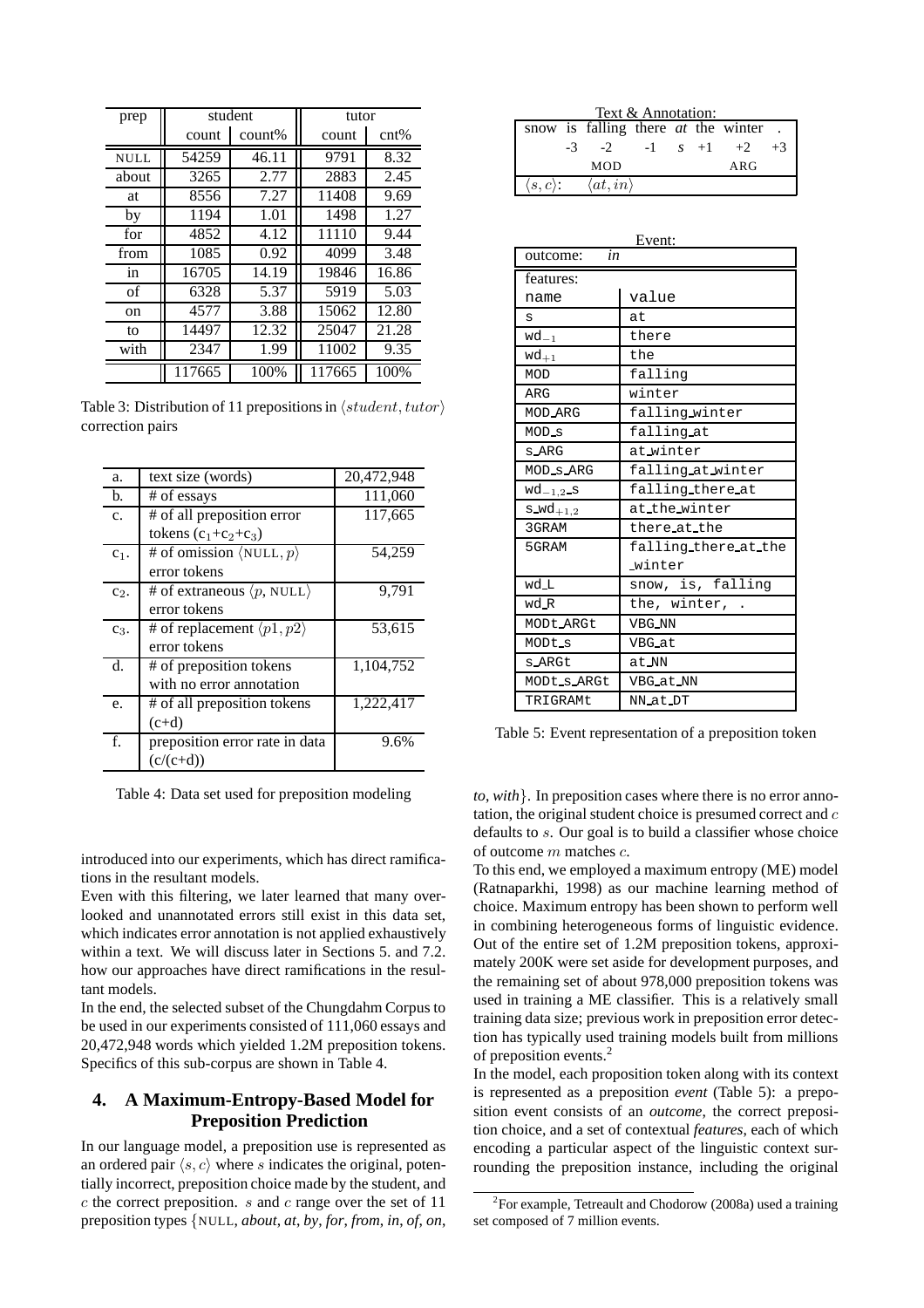| Code                                                                                  | Description                                                                  | Example                                            |  |  |
|---------------------------------------------------------------------------------------|------------------------------------------------------------------------------|----------------------------------------------------|--|--|
| $\alpha$                                                                              | Writer's preposition is acceptable                                           | "So she has a lot of money."                       |  |  |
| Wrong Choice                                                                          | Writer used the wrong preposition                                            | "So she got married with him."                     |  |  |
| Writer used a preposition in a context that<br>Extraneous Use<br>does not license one |                                                                              | "Next to year, Jennifer and Mike are<br>married."  |  |  |
| Indecipherable                                                                        | Context is too messy or confusing to make<br>a judgment on preposition usage | "Thry thought museum is fit to<br>knowreal world." |  |  |

Table 6: Evaluation corpus preposition annotation scheme

preposition choice made by the student writer.

Designing a set of contextual features that are strong predictors of a particular preposition outcome is paramount in achieving good system performance. Some of these features are based on surface phenomena such as nearby word forms; others require more sophisticated linguistic knowledge such as the part-of-speech of a word or the two elements that perhaps play the most definitive role in preposition choice: the lexical head of the phrase which the preposition modifies (MOD) and the lexical head of the preposition argument noun phrase (ARG). We used the Stanford Parser (Klein and Manning, 2003) to identify the MOD and ARG. The following configurations are targeted in the local context of a preposition: (a) s the preposition token chosen by the student, (b)  $wd_{-1}$  the word immediately preceding s, (c)  $wd_{+1}$  the word immediately following s, (d) MOD, (e) ARG, (f) 3 words preceding s, (g) 3 words following s. Actual features are built from these bits of information by combining related ones (e.g., "trigrams" concatenating (a), (b), (c)) and/or substituting part-of-speech tags for actual lexical entries (e.g., POS trigrams). Table 5 illustrates the entire feature set used in our experiments for the sample sentence "Snow is falling there *at* the winter." which has the correction of *in*.

In extracting features, we applied limited semantic processing in order to generalize on items of open lexical categories, such as numbers and person names. Specifically, digits and numbers were collapsed into representative forms (e.g.,  $1987 \rightarrow 1111$ , *thirty-five*  $\rightarrow$  *eleven*), and so were hyphenated Korean names (e.g., *Min-kyoung*, *Su-* $Hee \rightarrow$  HYPHEN-NAME).

# **5. Evaluation**

### **5.1. Evaluation Corpus**

Because the error flagging in the Chungdahm Corpus is far from exhaustive, automated methods of evaluation could not be relied upon beyond its utility in the feature selection process<sup>3</sup>. For a true measure of system performance, therefore, we conducted a round of manual annotation to create a fully error-annotated evaluation set from a subset of the corpus.

To create this set, three trained raters annotated 1,000 preposition contexts randomly selected from the set-aside portion of our data set. The original annotations were

not presented to them. The raters followed the annotation scheme presented in Tetreault and Chodorow (2008b) in which the writer's preposition is rated on a 4-point scale: (1) OK: writer's preposition is acceptable, (2) Wrong Choice: writer used the wrong preposition, (3) Extraneous Use: writer used a preposition in a context that does not license one, and (4) Indecipherable: context is too messy or confusing to make a judgment on preposition usage. See Table 6 for examples of each of the four categories. All three raters also judged an overlap set of 100 preposition contexts to compute kappa. Agreement ranged from 0.860 to 0.910 and kappa from 0.662 to 0.804, which are on par with those reported in Tetreault and Chodorow (2008b). Next, we compared the new annotations in our evaluation corpus with the original ones supplied by Chungdahm tutors. Agreement and kappa between the two annotations were 0.827 and 0.426 respectively. More importantly, the comparison revealed that indeed many genuine preposition errors are left unflagged in Chungdahm Corpus: 57.4% of all replacement-type errors and 85% of extraneous preposition errors were found to be unmarked in the original annotation supplied by Chungdahm tutors. This problem of incomplete error annotation has direct consequences for the resulting models, which is discussed in detail in Section 7.2.

#### **5.2. Evaluation of Learner Model**

Our system works primarily as a multi-outcome prediction model (an 11-way classifier), which produces a prediction on the *correct* preposition choice given a context: for a preposition use represented as  $\langle s, c \rangle$  (where s indicates the original, potentially incorrect, preposition choice made by the student, and  $c$  the correct preposition), the machine's choice of outcome  $m$  purports to match  $c$ . When used as an error diagnostic tool, it not only detects the existence of a preposition error when the model prediction differs from the student's original choice (i.e., when  $m \neq s$ ) but also supplies correction in the form of the model's preposition choice  $m$ . In other words, the model produces a multioutcome decision (error detection *and* correction: "The model suggests preposition  $m$  as the correct alternative to the student choice  $s$ ") which can be backed off to a binary decision (error detection: "The model's preposition prediction m differs from the student choice  $s$ ")<sup>4</sup>. The former is successful iff  $s \neq c$  and  $m = c$ ; the latter is successful iff

 $3A$ utomated evaluation, relying on the development portion of Chungdahm Corpus, was used as a basis for verifying that addition and/or removal of certain features lead to a performance gain or loss.

<sup>&</sup>lt;sup>4</sup>An exception to this is the omission error type  $\langle \text{NULL}, p \rangle$ , which assumes an input that has already been resolved for error detection, as we shall see shortly.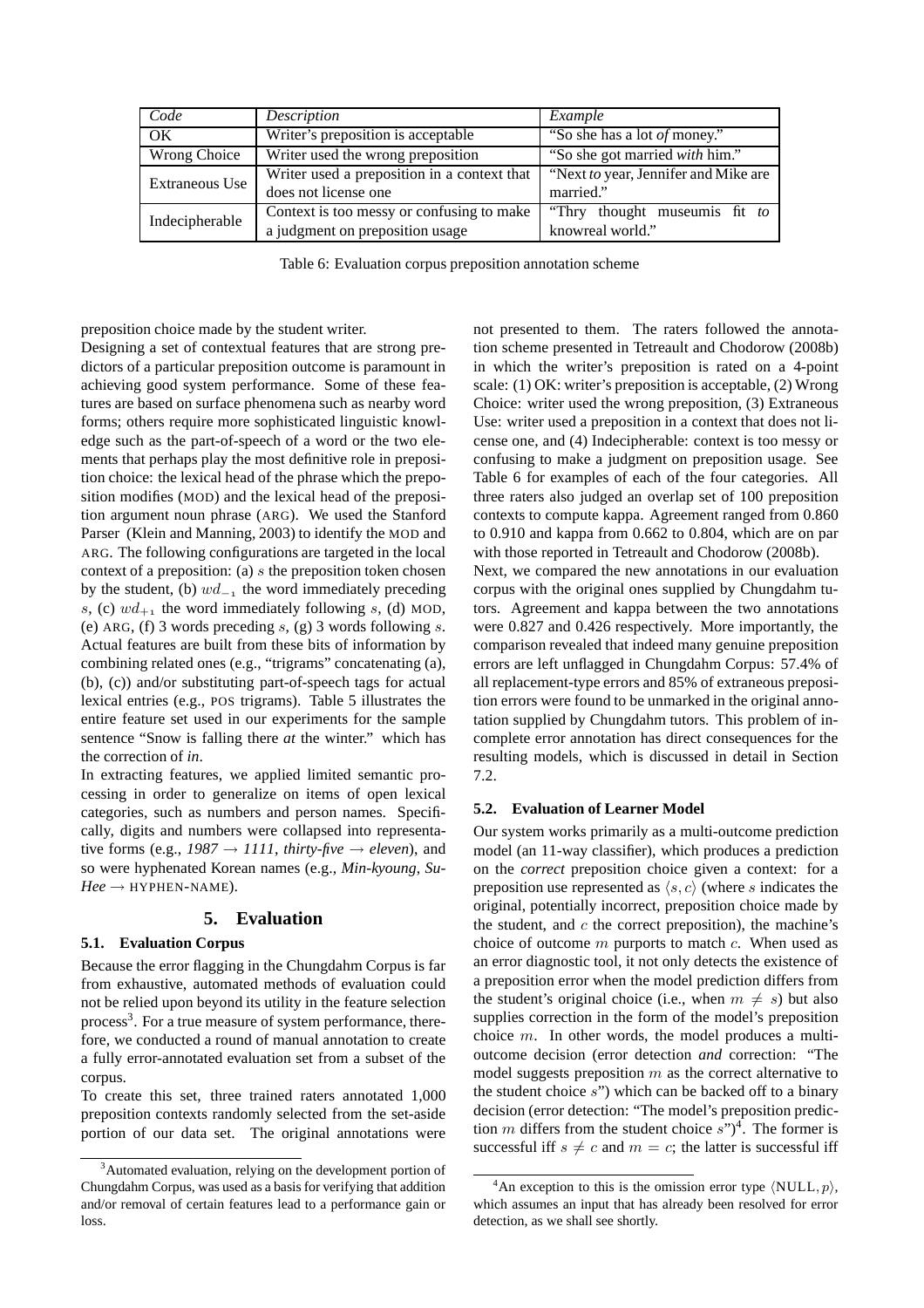Since the model's prediction is ultimately used as a diagnostic tool, its performance is measured in two key figures: *precision* ("Of all error flags that the system raises, how many of them are correct?") and *recall* ("Of all existing errors, how many does the system successfully diagnose?). The performance of our model is reported separately for the three types of preposition errors in Table 7.

|                                  | $\langle \texttt{NULL}, p \rangle$ |           |        |  |
|----------------------------------|------------------------------------|-----------|--------|--|
|                                  | error correction                   |           | 0.833  |  |
| $\langle p, \text{NULL} \rangle$ | precision                          |           |        |  |
| error detection                  |                                    |           | 0.049  |  |
| + correction                     |                                    | 0.87      | 0.043  |  |
| $\langle p1,p2\rangle$           |                                    | precision | recall |  |
| error detection                  |                                    | 0.933     | 0.148  |  |
| $+$ correction                   |                                    | 0.817     | 0.132  |  |

Table 7: Performance of omission  $\langle \text{NULL}, p \rangle$ , extraneous  $\langle p, \text{NULL} \rangle$ , and replacement  $\langle p1, p2 \rangle$  type errors

For the replacement and extraneous error types (e.g.,  $\langle in, on \rangle$  and  $\langle to, \text{NULL} \rangle$ ), both precision and recall figures are presented for the two types of decisions. For omission type errors (NULL as the student preposition,  $\langle \text{NULL}, p \rangle$ ), the "error vs. non-error" binary decision has effectively been made: the classifier learns to predict that given NULL as the original student choice the correct preposition has to be an overt one ( $x \neq$  NULL for  $\langle$  NULL,  $x \rangle$ ). The accuracy of the model's alternative preposition suggestion is, therefore, the only relevant performance measure for this type. This means that as far as omission errors are concerned, our model does not actually identify them in a novel text; it must depend on the output of another model whose specific task is identifying missing prepositions, as is done in Gamon et al. (2008), for which it is then able to recommend the correct proposition choice. We have plans to implement such a model in the future.

Overall, the results indicate good levels of precision though low recall. The model's intended use as an instructional tool, however, means more emphasis is placed on precision than recall; the goal of reducing "false positives", that is, a system diagnosing an error where the student choice is in fact correct, is paramount. Furthermore, upon close inspection it was found that none of the false positive cases of error detection actually involved those preposition usages ruled "OK" by annotators; they were all of the "Indecipherable" type. Therefore, the system's "false positives" are not genuine cases of the system erroneously flagging grammatical preposition usages as ungrammatical. In this regard, we believe our system achieves a performance level that is suitable for operational use, albeit with ample room for improvement in the recall rates. We believe that our model's low recall rates are directly related to the noncomprehensive error annotation in the training data; again see Section 7.2. for further discussion.

#### **5.3. Comparison with Models Trained on Native Text**

One of the goals of our study is to provide a comparison between a learner-corpus-based model and a model trained on well-formed, native text (i.e., text produced by native speakers of English). To accomplish this, we trained a statistical model on texts from the Lexile Corpus, a collection of K-12 reading materials. As one might immediately notice, this comparison is inherently biased, as we are weighing between a model trained and tested on the same material (the learner model) and one trained on one set of data and then tested on another (the native model). It should be noted, however, that the point of this exercise is not about obtaining a completely balanced comparison between the two models; it is meant to provide a comparison point between the two general *approaches* to L2 learner error modeling, namely, our current approach of relying on errorcorrected learner language and the other, more prevalent, one that relies entirely on native-speaker corpora.

In addition, we took further steps to minimize the disparity between the two corpora; a decision was made to limit our data set to the texts from the 7th and 8th grade reading levels of the Lexile Corpus, which were deemed to have the closest writing style and content as those of the Chungdahm Corpus, with the exclusion of all other, lower and higher, grade reading levels. While some might argue that there is still too big a disparity between the Lexile data and the Chungdahm corpus, we would like to point out that the training corpora employed by previous studies are even more dissimilar to the typical texts produced by L2 learners (San Jose Mercury News data were used in Chodorow et al. (2007), Tetreault and Chodorow (2008a), Tetreault and Chodorow (2008b) along with the Lexile Corpus; Microsoft Encarta Encyclopedia and Reuters News were used in Gamon et al. (2008)).

One advantage native texts have over error-annotated learner corpora is the fact that they are available in a much larger size. In order to take advantage of this, we trained five differently sized models ranging from 1 million, roughly the size of our learner model, up to 5 million in training event size<sup>5</sup>. When tested on a held-out portion of the same data set (thus training and testing on well-formed native text), these models show performance levels comparable to what is reported in previous research for the same task (Tetreault and Chodorow, 2008a; Gamon et al., 2008; De Felice and Pulman, 2008): the accuracies of multi-outcome preposition classification task for the four models ranged from 0.694 (the 1 million model) to 0.740 (5 million).

An identical set of features are used for these models except for those that include references to the original preposition choice, which were either dropped altogether or altered to remove such references. Note that the students' preposition

<sup>&</sup>lt;sup>5</sup>It is certainly possible to construct a native-speaker-produced corpus which is at least one or two order of magnitudes larger. It would, however, necessitate inclusion of a large amount of text whose writing style and substance differ vastly from those represented in Chungdahm Corpus. To ensure the genre compatibility between the two corpora to the best of our ability, we limited our comparison corpus to the sub-section of the Lexile Corpus, as noted above.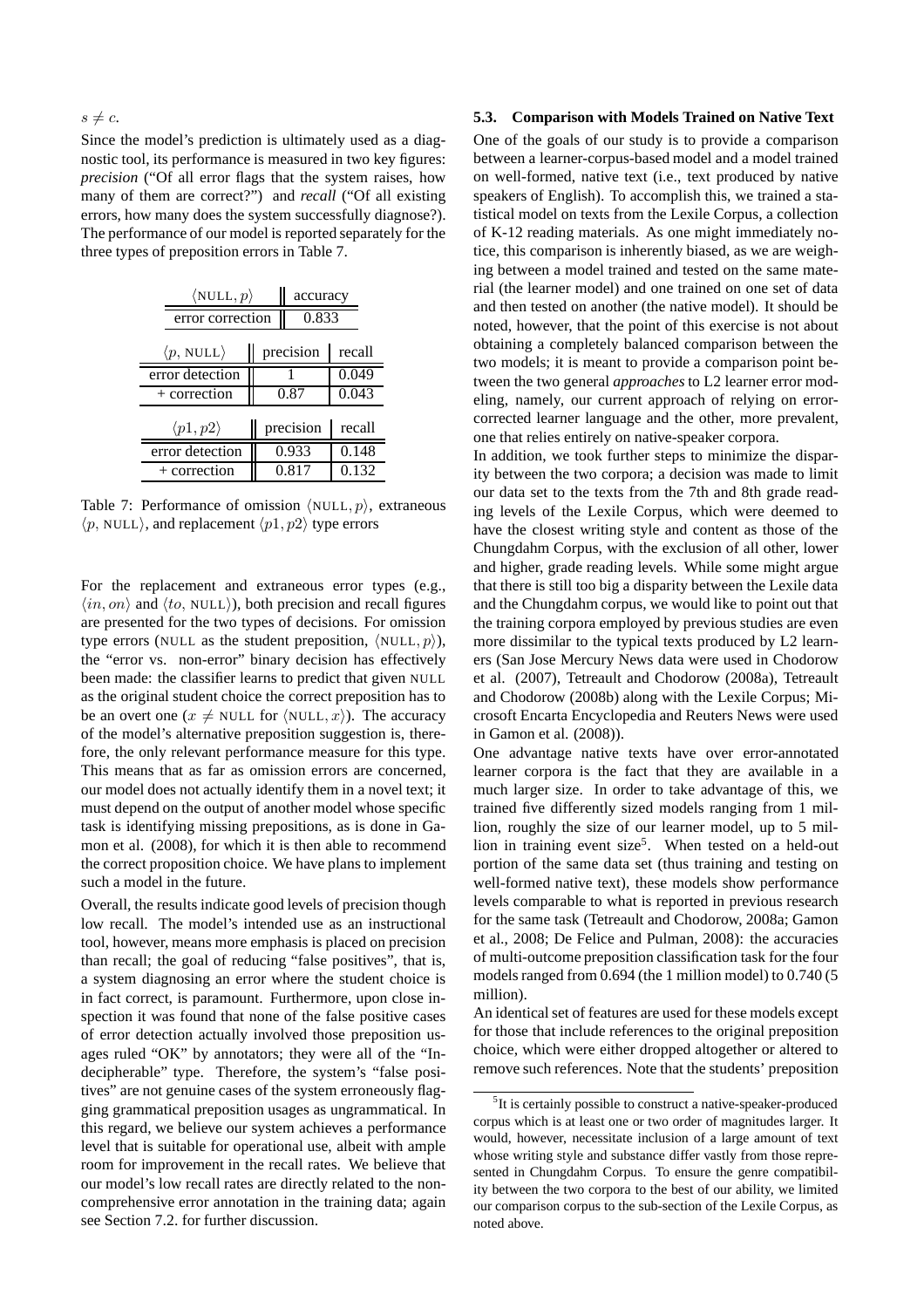choice does play a role in the application of the native-texttrained models as well, but in a different stage. For our learner-data trained model, the student preposition choice is built into the training data and therefore informs the model itself; for models trained on native text, the crucial piece of information is consulted in the diagnosis-producing phase, when *thresholds* are applied.

For models trained on native text, it is essential that thresholds are set so that the models are allowed skip error diagnosis on those cases with lower confidence. With no such mechanism in place, these models typically overdiagnose errors, resulting in high recall but low precision. In an approach consistent with those used in similar systems (Tetreault and Chodorow, 2008a; Gamon et al., 2008; De Felice and Pulman, 2008), we let the models skip diagnosis on those cases where: (1) the difference between the probabilities of the two top preposition choices is less than 0.8 or (2) the probability of the student preposition choice is greater than 0.1. Also consistent with previous work, we favored precision over recall. This tactic was taken because the goal is to reduce the number of false positives, that is, reducing the cases where the system diagnoses an error where the student choice is in fact correct.

| $\langle p1,p2\rangle$ | error detection   |       | $+$ correction |        |
|------------------------|-------------------|-------|----------------|--------|
|                        | precis.<br>recall |       | precis.        | recall |
| Learner                | 0.933             | 0.148 | 0.817          | 0.132  |
| $N-1$ mil              | 0.536             | 0.132 | 0.416          | 0.106  |
| $N-2$ mil              | 0.585             | 0.142 | 0.463          | 0.116  |
| $N-3$ mil              | 0.594             | 0.126 | 0.453          | 0.099  |
| N-4mil                 | 0.583             | 0.153 | 0.462          | 0.125  |
| N-5mil                 | 0.605             | 0.147 | 0.484          | 0.121  |

Table 8: Performance comparison on replacement  $\langle p1, p2 \rangle$ preposition errors

Table 8 shows comparison results for replacement type errors  $\langle p1, p2 \rangle$ . The native-trained models, by design, are unable to handle the other two types, which involve NULL preposition choices. The main finding is that the Learner model outperforms all of the native-trained models, even the N-5mil model which was trained on a data set that is five times as large. Overall, the recall for all models is low, but the precision of the Learner model far exceeds that of the native-trained models.

From this, we conclude that models trained on errorannotated learner corpora, albeit with inexhaustive error annotation, not only have a competitive advantage over similarly sized native corpora but also much larger sized ones as well.

# **6. Related Work**

There have been a few previous efforts aimed at building an application for diagnosing preposition errors by English learners. Not all of them, however, include evaluation on genuine, learner-produced text, opting instead for testing on native texts only (Lee and Seneff, 2006; De Felice and Pulman, 2007). We review here those ones that do.

Chodorow et al. (2007) designed a preposition error detection model targeting as many as 34 prepositions. They trained a ME-based binary classifier on 7 million preposition events extracted from a large corpus of native texts and applied it to 2,000 preposition cases from non-native texts. They report 0.88 overall precision and 0.16 recall on detecting replacement type preposition errors, and 0.796 precision and 0.304 recall for replacement and extraneous type errors. In a follow-up work (Tetreault and Chodorow, 2008a), they experimented with combination features and incorporating data from additional corpora, and report precision and recall figures of 0.84 and 0.19.

Gamon et al. (2008), on the other hand, targeted all three types of preposition errors involving 14 prepositions (not including NULL), from identification to correction. They employed two classifiers, one to determine whether a preposition/article should be present and one for the correct choice, and an additional model as a filter. Their system was trained on large sets of native text and tested on 8,000 English sentences by Chinese learners of English. Its 362 system error diagnoses on preposition use were then judged by a human reviewer: precision was about 80% and recall was not reported.

Izumi et al. (2003) and Izumi et al. (2004) are the only previous work that we are aware of that employ an approach similar to our own, namely, training and testing solely on learner data. Their data size, however, is rather too small: using the Standard Speaking Test Corpus as their source, the core of their data set consists of English interview transcripts of 56 Japanese speakers totaling 6,216 sentences. They do not present performance for prepositions specifically, but overall performance for all of the 13 grammatical error types they targeted was at 25% precision and 7% recall.

More recently, Tetreault and Chodorow (2009) used region web counts to discover typical preposition replacement errors made by different language groups. They showed that a statistical classifier trained on well-formed text could be improved by augmenting it with information about preposition constructions that are problematic for non-native English speakers. Their work is similar in spirit to ours in that they are leveraging data about errors that non-native speakers typically make.

### **7. Discussion**

#### **7.1. Learner Language vs. Native Corpora**

As mentioned earlier, the central methodology that is common to much previous research is use of native-produced texts as the basis of statistical modeling. Essentially, this method creates a model of well-formed, native speakers' English, and uses it to make a prediction on learner language, which, when found to outweigh the learnerproduced choice, is turned into an error diagnosis.

The motivation behind this method is not so much one from theoretic considerations on its robustness as a practical one: the simple fact that well-edited, large-scale English corpora are readily available resources. The main approach in our work is distinct in this regard: we train a model of L2 (second language) English correction entirely on L2 output and its error annotation. In a way, it constitutes building a direct model of the L2.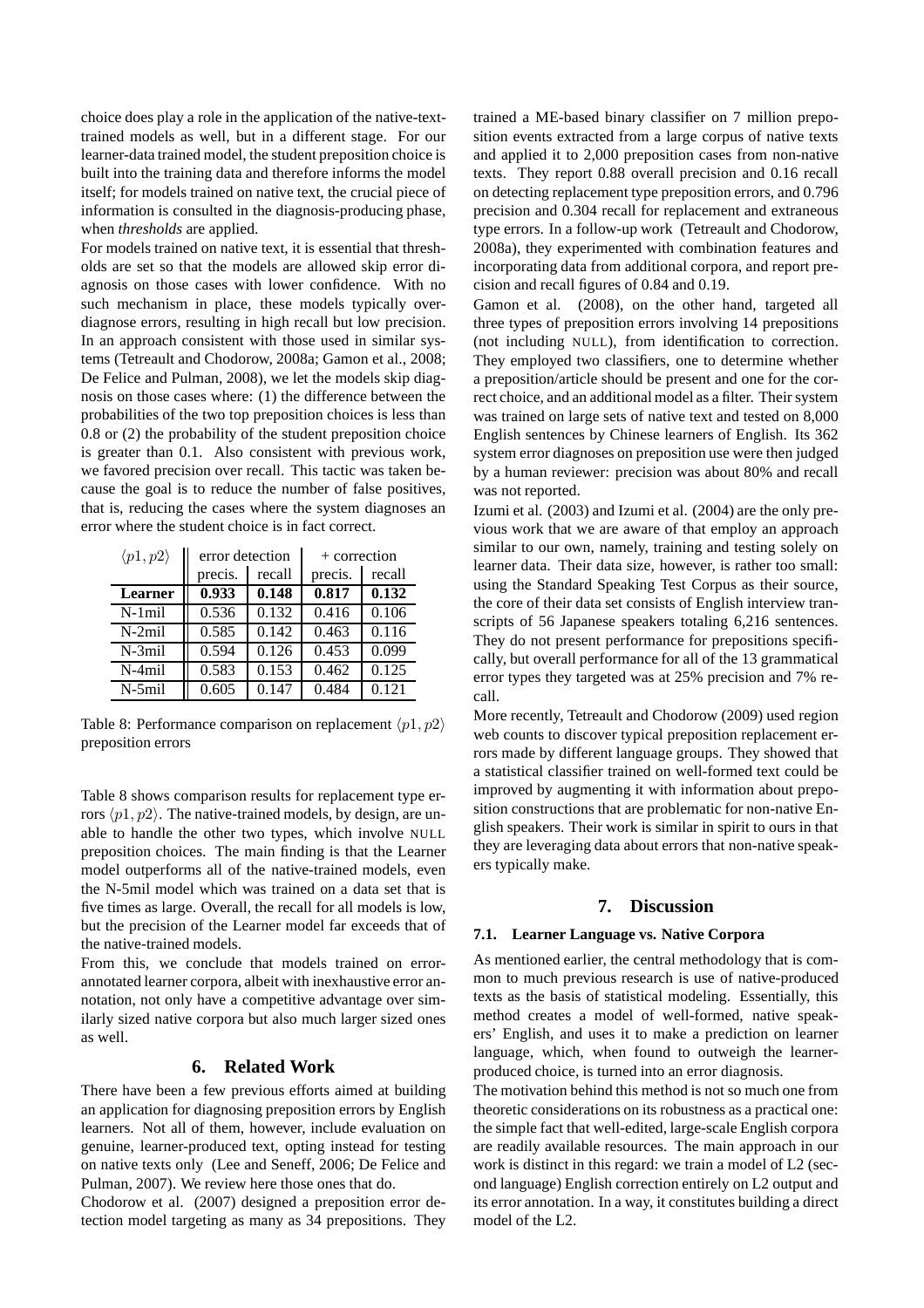In particular, the language error model presented in this study is that of the students of Chungdahm Institute, that is, 10-16 year old English learners whose L1 (first language) is Korean. This, then, ultimately raises the question of the extensibility of our model to other varieties of learner language, for instance, the English of Chinese college students, the English of French-born residents in the US, or even the English of Korean adults. Arguably, there is a certain universal quality to the native-corpora-based approach, in which a single model of idealized English is created, which just might prove it better-suited for wider application. This prognosis, of course, is something that needs empirical verification. Furthermore, it would also be interesting to investigate possible ways to combine the two approaches in an attempt to reap the benefits that each of them has to offer. One potential method is to have a system with specific models for different L1s and then a generic model to which it can back-off when it does not have a model or the L1 model has a low confidence in its decision.

#### **7.2. The Problem of Partial Error Annotation**

Though providing a unique and invaluable resource for second language error modeling, the Chungdahm English Learner Corpus has its weaknesses, of which the problem of partial error annotation challenge. As noted earlier in Section 5.1., we estimate that only about 43% of the replacement errors and 15% of the extraneous preposition errors are corrected by tutors.

On a practical level, it renders cumbersome the evaluation process of a system developed on it, as we saw in Section 5.. Reliance on human evaluation means quick modification and testing of the system for either performance gain or other testing purposes is no longer feasible. One can either extrapolate from automated evaluation results to roughly gauge the system's true performance, or alternatively create a set of testing data with accurate and thorough error annotations applied, as we did here, which however will have to be fairly large in order for the diverse patterns and contexts of preposition misusages to be represented in it.

Another, more fundamental, kind of question is the problem of training a model on a set of data that includes conflicting evidence. In our data set, evidence of an error is valid, assuming, of course, a perfect accuracy of those error corrections that are present<sup>6</sup>, while evidence of a non-error may or may not be. The low recall rates of our trained model are the direct consequences of this: the system not only assumes a lower-than-true error rate, which overwhelmingly favors the original preposition choice by the student, but it also has to work with the disadvantage of having to reconcile between conflicting sets of evidence.

As much as we would like our data set to be perfect for our projects, the issue of partial error annotation is inherent in the provenance of derived data such as ours: they are a byproduct of an instructional courseware, and providing full and thorough error correction for student errors is not in the interest of the educational institutions who initiate

it. Meanwhile, efforts to create error-annotated learner corpora for purely academic and research purposes have so far engendered smaller corpora, much too small for machine learning methods, although presumably with more exhaustive and principled sets of annotations (Chinese Learners' English Corpus, 1 million words; the Standard Speaking Test Corpus, 1M). Even with the few large-scale corpora available, error tagging is done only on a subsection of the data (Longman Learners' Corpus, 10M; HKUST Corpus, 25M), or the corpus is not publicly available (The Cambridge Learner Corpus, 20M) (Xiao, 2008).

Given the alternatives, and also the promising early results presented in this study, partially error-annotated large-scale data sets are attractive resources to be exploited for statistical modeling of learner language. It is, then, critical for the researchers to engineer solutions that address the challenges posed by incomplete error annotation. One potential approach that might prove effective for our data would be to apply bootstrapping methods; through successive training sessions, those non-error cases whose validity is deemed highly suspect can be re-labeled for next runs. We plan on pursuing this avenue in future work.

#### **8. Conclusions**

In this paper we investigated the impact of using a vast error-annotated data set for the tasks of ESL/EFL error detection and correction. Our results showed that even with a partially error-annotated set, a model that leveraged the corrections drastically outperformed models of the same size trained on well-formed native text, as well as models five times the size. We believe this shows how much one can expect to increase performance in a statistical system by leveraging such large error-annotated corpora, though we do acknowledge the non-trivial time and cost expenses. Also of note is that this work shows that an exhaustive annotation is not necessary to outperform a standard nativetrained model. This note is of significance because it has implications for expediting annotation procedures by utilizing existing resources with noisy annotation.

In sum, we have presented a method of building an error identification and correction model of preposition usage based on English texts that are produced by L2 learners and partially annotated for errors. A first attempt at training such a system exclusively on a large set of learner texts, our approach shows that such a method is not only viable but also leads to good system performance. For future work, we are planning to experiment with larger native-trained models to investigate how much is required for a nativetrained model to approach the performance of a learnertrained model. In addition, we will investigate if a model trained on Korean learner data can be effective in detecting errors by writers of other L1s.

#### **9. Acknowledgments**

We are grateful to Chungdahm Learning, Inc. for making their valuable learner essay data available for this research. We would also like to thank the members of the Strategic R&D Center for their support in this project, anonymous reviewers for their valuable feedback, and our annotators who helped with evaluation.

<sup>&</sup>lt;sup>6</sup>Consistency and accuracy of error annotation have been shown to be difficult to achieve; detailed discussions can be found in Tetreault and Chodorow (2008b).